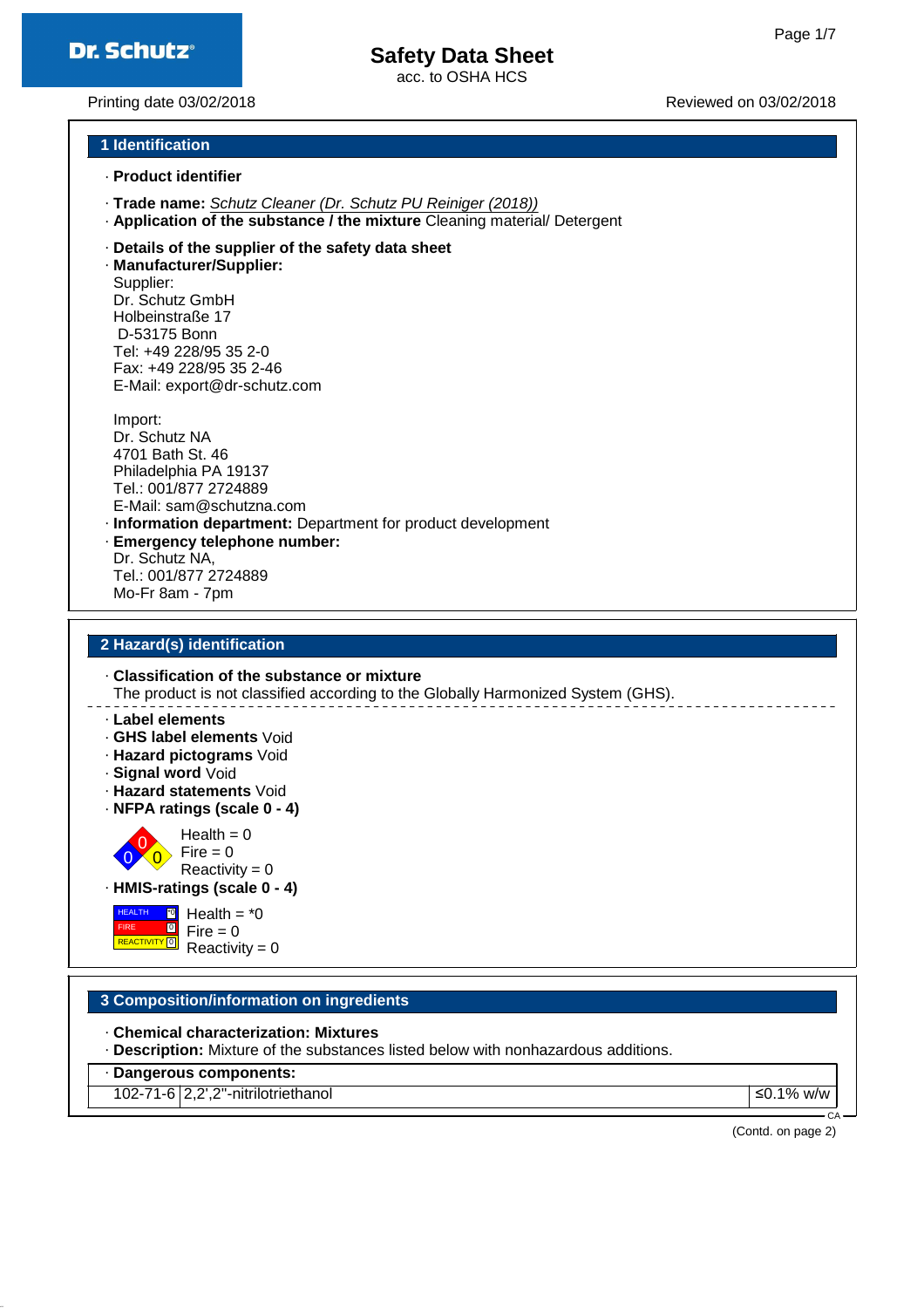# **Safety Data Sheet**

acc. to OSHA HCS

Printing date 03/02/2018 Reviewed on 03/02/2018

**Trade name:** Schutz Cleaner (Dr. Schutz PU Reiniger (2018))

(Contd. of page 1)

## **4 First-aid measures**

- · **Description of first aid measures**
- · **General information:**

Immediately remove any clothing soiled by the product.

- No special measures required.
- · **After inhalation:** Supply fresh air; consult doctor in case of complaints.
- · **After skin contact:** Generally the product does not irritate the skin.
- · **After eye contact:**
- Rinse opened eye for several minutes under running water. If symptoms persist, consult a doctor.
- · **After swallowing:** Rinse out mouth and then drink plenty of water.
- · **Information for doctor:**
- · **Most important symptoms and effects, both acute and delayed** No further relevant information available.
- · **Indication of any immediate medical attention and special treatment needed** No further relevant information available.

#### **5 Fire-fighting measures**

- · **Extinguishing media**
- · **Suitable extinguishing agents:** Use fire fighting measures that suit the environment.
- · **For safety reasons unsuitable extinguishing agents:** Not applicable.
- · **Special hazards arising from the substance or mixture** No further relevant information available.
- · **Advice for firefighters**
- · **Protective equipment:** No special measures required.
- · **Additional information**

Dispose of fire debris and contaminated fire fighting water in accordance with official regulations.

## **6 Accidental release measures**

- · **Personal precautions, protective equipment and emergency procedures** Not required.
- · **Environmental precautions:** Do not allow to enter sewers/ surface or ground water.
- · **Methods and material for containment and cleaning up:**
- Absorb with liquid-binding material (sand, diatomite, acid binders, universal binders, sawdust).
- · **Reference to other sections**
- See Section 7 for information on safe handling.
- See Section 8 for information on personal protection equipment.

See Section 13 for disposal information.

## **7 Handling and storage**

- · **Handling:**
- · **Precautions for safe handling** No special measures required.
- · **Information about protection against explosions and fires:** No special measures required.
- · **Conditions for safe storage, including any incompatibilities**
- · **Storage:**
- · **Requirements to be met by storerooms and receptacles:** No special requirements.
- · **Information about storage in one common storage facility:** Not required.
- · **Further information about storage conditions:** Store receptacle in a well ventilated area.
- · **Specific end use(s)** No further relevant information available.

(Contd. on page 3)

CA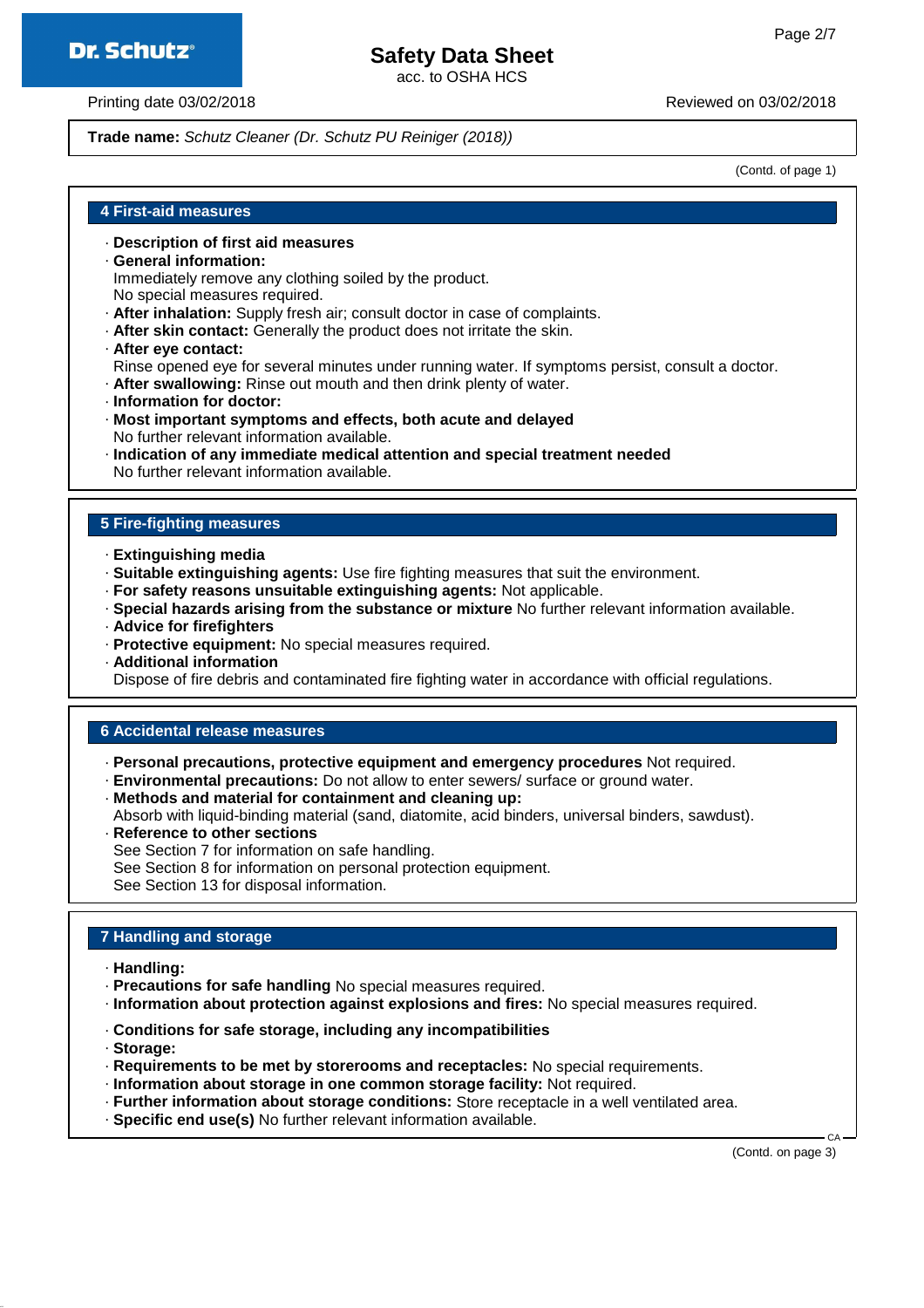# **Safety Data Sheet**

acc. to OSHA HCS

Printing date 03/02/2018 **Printing date 03/02/2018** 

**Trade name:** Schutz Cleaner (Dr. Schutz PU Reiniger (2018))

(Contd. of page 2)

| 8 Exposure controls/personal protection                                                                                                                                                                                                                                                                                                                                                                                                                                                                                                                                                                                           |
|-----------------------------------------------------------------------------------------------------------------------------------------------------------------------------------------------------------------------------------------------------------------------------------------------------------------------------------------------------------------------------------------------------------------------------------------------------------------------------------------------------------------------------------------------------------------------------------------------------------------------------------|
| - Additional information about design of technical systems: No further data; see item 7.                                                                                                                                                                                                                                                                                                                                                                                                                                                                                                                                          |
| Control parameters                                                                                                                                                                                                                                                                                                                                                                                                                                                                                                                                                                                                                |
| Components with limit values that require monitoring at the workplace:                                                                                                                                                                                                                                                                                                                                                                                                                                                                                                                                                            |
| 102-71-6 2,2',2"-nitrilotriethanol                                                                                                                                                                                                                                                                                                                                                                                                                                                                                                                                                                                                |
| EL Long-term value: $5 \text{ mg/m}^3$                                                                                                                                                                                                                                                                                                                                                                                                                                                                                                                                                                                            |
| EV Long-term value: $3.1 \text{ mg/m}^3$ , 0.5 ppm                                                                                                                                                                                                                                                                                                                                                                                                                                                                                                                                                                                |
| . Additional information: The lists that were valid during the creation were used as basis.                                                                                                                                                                                                                                                                                                                                                                                                                                                                                                                                       |
| · Exposure controls<br>· Personal protective equipment:<br>· General protective and hygienic measures:<br>The usual precautionary measures for handling chemicals should be followed.<br>· Breathing equipment: Not required.<br>· Protection of hands:<br>The glove material has to be impermeable and resistant to the product/ the substance/ the preparation.<br>Due to missing tests no recommendation to the glove material can be given for the product/ the<br>preparation/ the chemical mixture.<br>Selection of the glove material on consideration of the penetration times, rates of diffusion and the<br>degradation |
| Material of gloves<br>The selection of the suitable gloves does not only depend on the material, but also on further marks of<br>quality and varies from manufacturer to manufacturer. As the product is a preparation of several<br>substances, the resistance of the glove material can not be calculated in advance and has therefore to be<br>checked prior to the application.<br>· Penetration time of glove material<br>The exact break trough time has to be found out by the manufacturer of the protective gloves and has to                                                                                            |

The exact break trough time has to be found out by the manufacturer of the protective gloves and has to be observed.

- · **Eye protection:** Goggles recommended during refilling.
- · **Body protection:** Light weight protective clothing

| 9 Physical and chemical properties                                                                   |                                               |                    |
|------------------------------------------------------------------------------------------------------|-----------------------------------------------|--------------------|
| Information on basic physical and chemical properties<br><b>General Information</b><br>· Appearance: |                                               |                    |
| Form:                                                                                                | Fluid                                         |                    |
| Color:                                                                                               | Colorless                                     |                    |
| · Odor:                                                                                              | Fruit-like                                    |                    |
| ⋅ Odor threshold:                                                                                    | Not determined.                               |                    |
| · pH-value at 20°C:                                                                                  | 9                                             |                    |
| Change in condition<br><b>Melting point/Melting range:</b><br><b>Boiling point/Boiling range:</b>    | Undetermined.<br>$100^{\circ}$ C              |                    |
| · Flash point:                                                                                       | Not applicable.                               |                    |
| · Flammability (solid, gaseous):                                                                     | Not applicable.                               |                    |
| · Decomposition temperature:                                                                         | Not determined.                               |                    |
| · Auto igniting:                                                                                     | Product is not selfigniting.                  |                    |
| Danger of explosion:                                                                                 | Product does not present an explosion hazard. |                    |
|                                                                                                      |                                               | (Contd. on page 4) |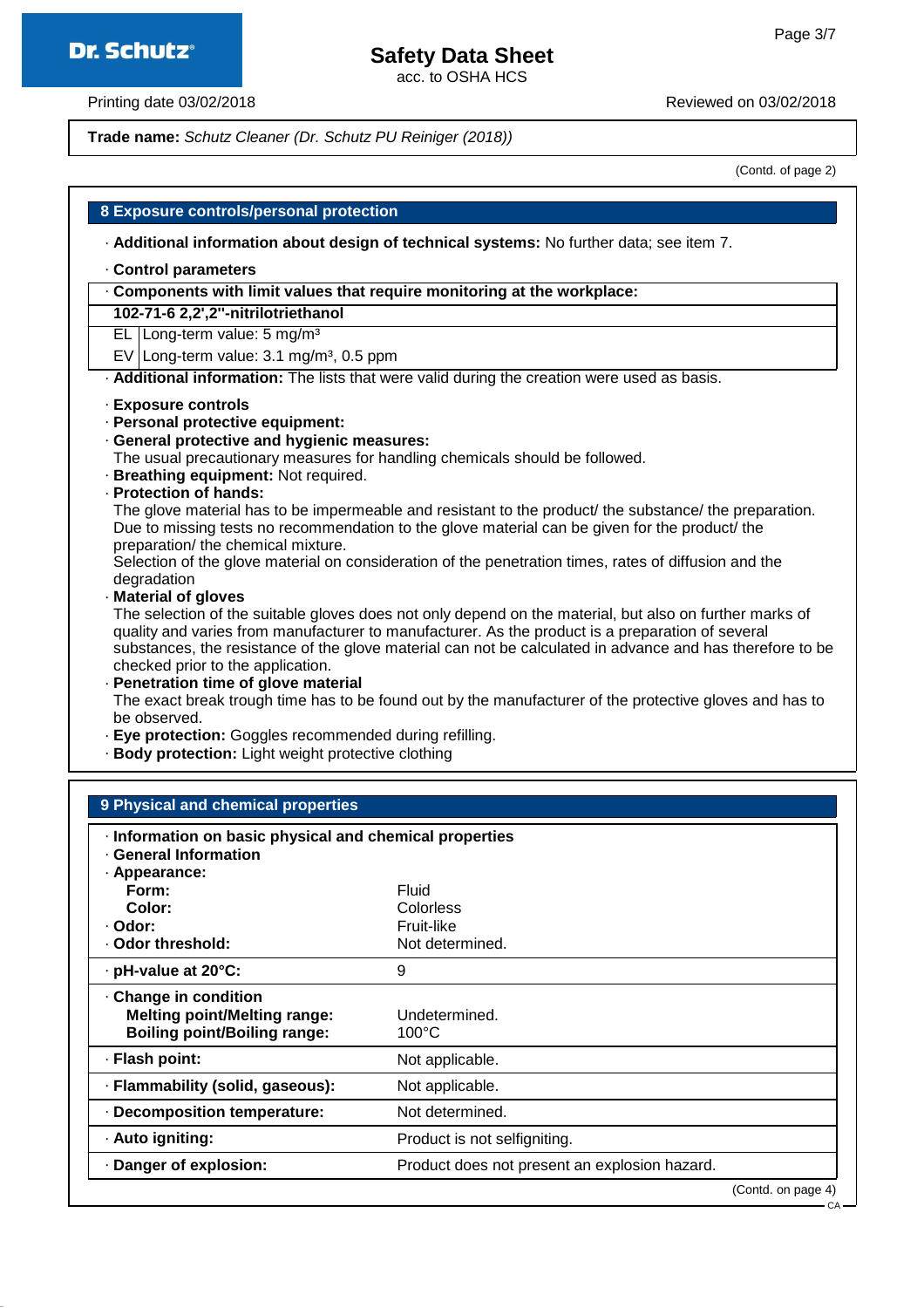# **Safety Data Sheet**

acc. to OSHA HCS

CA

Printing date 03/02/2018 **Printing date 03/02/2018** Reviewed on 03/02/2018

**Trade name:** Schutz Cleaner (Dr. Schutz PU Reiniger (2018))

|                                                            |                                            | (Contd. of page 3) |
|------------------------------------------------------------|--------------------------------------------|--------------------|
| <b>Explosion limits:</b>                                   |                                            |                    |
| Lower:                                                     | Not determined.                            |                    |
| Upper:                                                     | Not determined.                            |                    |
| · Vapor pressure at 20°C:                                  | 23 hPa                                     |                    |
| Density at 20°C:                                           | 1.003 $g/cm3$                              |                    |
| · Relative density                                         | Not determined.                            |                    |
| · Vapor density                                            | Not determined.                            |                    |
| · Evaporation rate                                         | Not determined.                            |                    |
| · Solubility in / Miscibility with                         |                                            |                    |
| Water:                                                     | Not miscible or difficult to mix.          |                    |
| · Partition coefficient (n-octanol/water): Not determined. |                                            |                    |
| · Viscosity:                                               |                                            |                    |
| Dynamic:                                                   | Not determined.                            |                    |
| Kinematic at 20°C:                                         | 15 s (ISO 3 mm)                            |                    |
| · Solvent content:                                         |                                            |                    |
| Organic solvents:                                          | 0.1%                                       |                    |
| <b>Other information</b>                                   | No further relevant information available. |                    |

#### **10 Stability and reactivity**

- · **Reactivity** see section "Possibility of hazardous reactions".
- · **Chemical stability** No information available.
- · **Thermal decomposition / conditions to be avoided:** No decomposition if used according to specifications.
- · **Possibility of hazardous reactions** No dangerous reactions known.
- · **Conditions to avoid** No further relevant information available.
- · **Incompatible materials:** No further relevant information available.
- · **Hazardous decomposition products:** No dangerous decomposition products known.

#### **11 Toxicological information**

- · **Information on toxicological effects**
- · **Acute toxicity:**
- · **Primary irritant effect:**
- · **on the skin:** No irritant effect.
- · **on the eye:** No irritating effect.
- · **Sensitization:** No sensitizing effects known.
- · **Additional toxicological information:**

The product is not subject to classification according to internally approved calculation methods for preparations:

When used and handled according to specifications, the product does not have any harmful effects according to our experience and the information provided to us.

#### · **Carcinogenic categories**

|                   | · IARC (International Agency for Research on Cancer) |  |
|-------------------|------------------------------------------------------|--|
|                   | 102-71-6 $ 2,2$ ',2"-nitrilotriethanol               |  |
| $64-17-5$ ethanol |                                                      |  |
|                   | D-Limonen                                            |  |
|                   | (Contd. on page 5)                                   |  |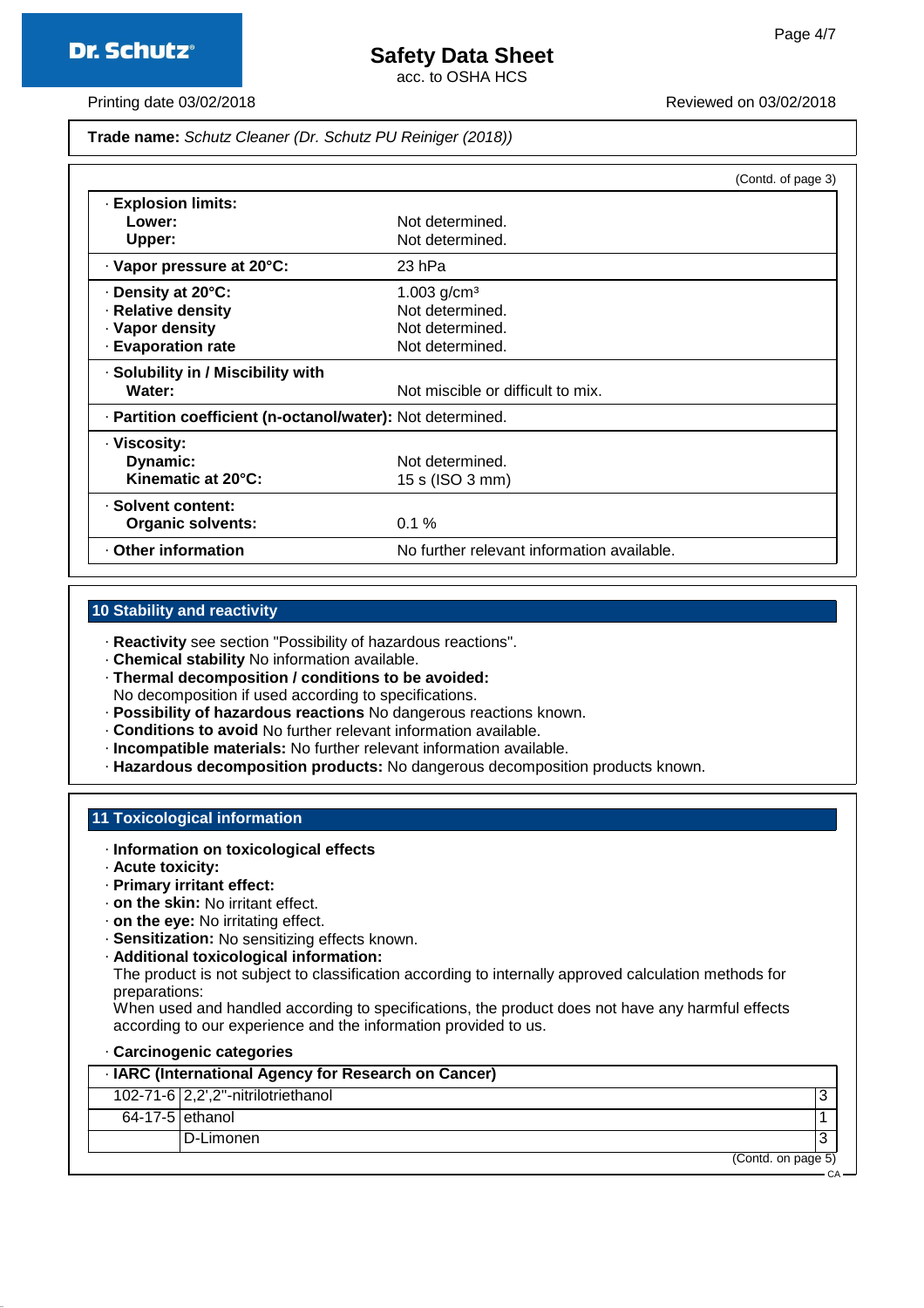

# **Safety Data Sheet**

acc. to OSHA HCS

Printing date 03/02/2018 **Printing date 03/02/2018** Reviewed on 03/02/2018

**Trade name:** Schutz Cleaner (Dr. Schutz PU Reiniger (2018))

(Contd. of page 4)

# · **NTP (National Toxicology Program)**

None of the ingredients is listed.

## **12 Ecological information**

- · **Toxicity**
- · **Aquatic toxicity:** No further relevant information available.
- · **Persistence and degradability** No further relevant information available.
- · **Behavior in environmental systems:**
- · **Bioaccumulative potential** No further relevant information available.
- · **Mobility in soil** No further relevant information available.
- · **Additional ecological information:**
- · **General notes:**

Water hazard class 1 (Self-assessment): slightly hazardous for water Do not allow to reach ground water/water course. Do not allow undiluted product or large quantities of it to reach sewage system.

- · **Results of PBT and vPvB assessment**
- · **PBT:** Not applicable.
- · **vPvB:** Not applicable.
- · **Other adverse effects** No further relevant information available.

## **13 Disposal considerations**

- · **Waste treatment methods**
- · **Recommendation:** Smaller quantities can be disposed of with household waste.
- · **Uncleaned packagings:**
- · **Recommendation:** Disposal must be made according to official regulations.

| <b>14 Transport information</b>                                                     |                 |  |
|-------------------------------------------------------------------------------------|-----------------|--|
| · UN-Number<br>· DOT, TDG, ADN, IMDG, IATA                                          | Void            |  |
| · UN proper shipping name<br>· DOT, TDG, ADN, IMDG, IATA                            | Void            |  |
| · Transport hazard class(es)                                                        |                 |  |
| · DOT, TDG, ADN, IMDG, IATA<br>· Class                                              | Void            |  |
| · Packing group<br>· DOT, TDG, IMDG, IATA                                           | Void            |  |
| · Environmental hazards:                                                            | Not applicable. |  |
| · Special precautions for user                                                      | Not applicable. |  |
| · Transport in bulk according to Annex II of<br><b>MARPOL73/78 and the IBC Code</b> | Not applicable. |  |
| · UN "Model Regulation":                                                            | Void            |  |
|                                                                                     |                 |  |

(Contd. on page 6)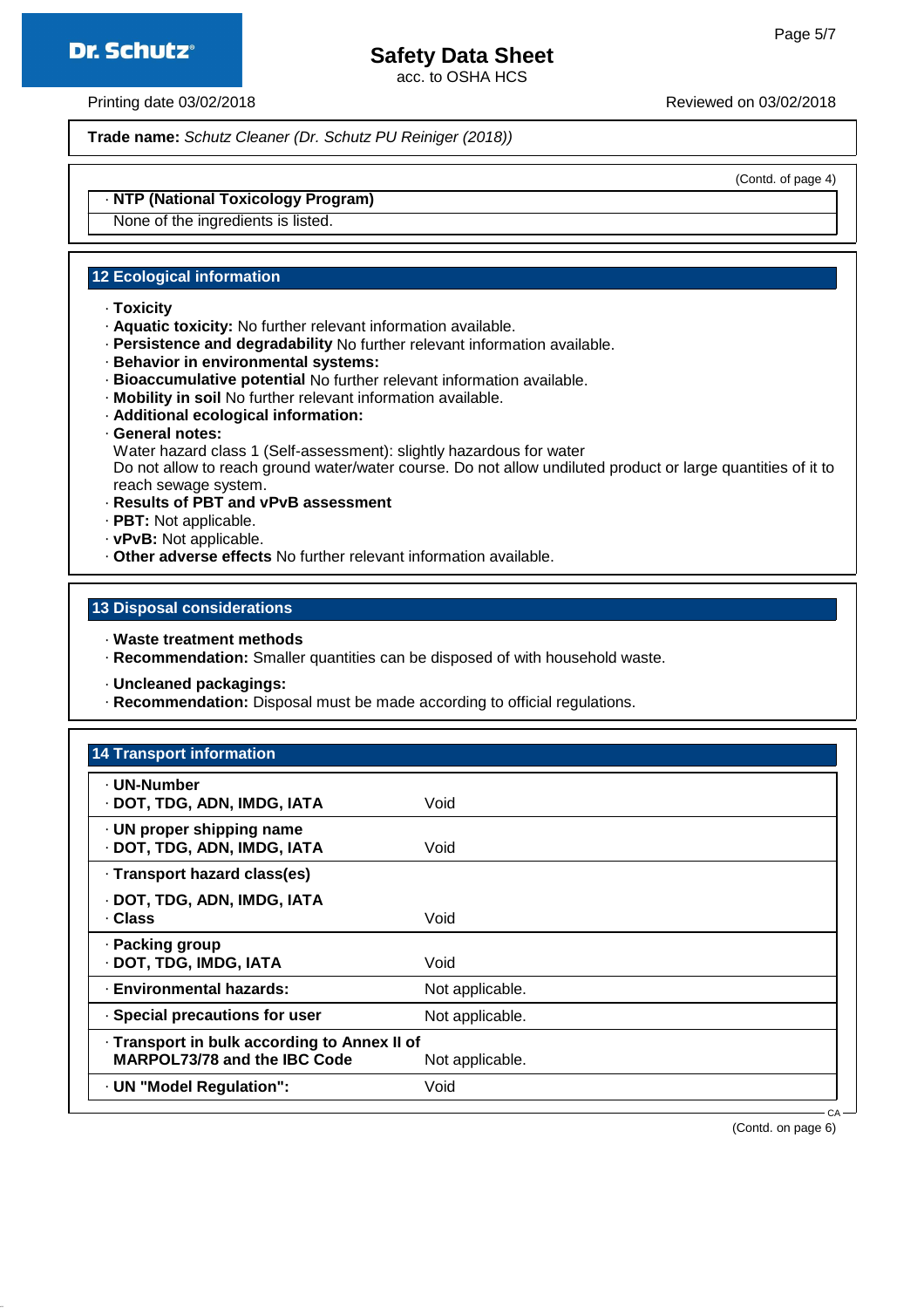# **Safety Data Sheet**

acc. to OSHA HCS

Printing date 03/02/2018 **Printing date 03/02/2018** 

## **Trade name:** Schutz Cleaner (Dr. Schutz PU Reiniger (2018))

(Contd. of page 5)

C<sub>A</sub>

#### **15 Regulatory information**

| Safety, health and environmental regulations/legislation specific for the substance or mixture |  |
|------------------------------------------------------------------------------------------------|--|
| → Sara                                                                                         |  |

| None of the ingredients is listed.<br>· Section 313 (Specific toxic chemical listings):<br>None of the ingredients is listed.<br>· TSCA (Toxic Substances Control Act): |
|-------------------------------------------------------------------------------------------------------------------------------------------------------------------------|
|                                                                                                                                                                         |
|                                                                                                                                                                         |
|                                                                                                                                                                         |
|                                                                                                                                                                         |
| Berol 185                                                                                                                                                               |
| Sorbitansesquioctanoat                                                                                                                                                  |
| Fettalkohol, C10-12, ethoxyliert, propoxyliert                                                                                                                          |
| Bis(2-ethylhexyl)-sulfosuccinat, Na-Salz                                                                                                                                |
| 68891-38-3 Alcohols, C12-14(even numbered), ethoxylated < 2.5 EO, sulfates, sodium salts                                                                                |
| 102-71-6 2,2',2"-nitrilotriethanol                                                                                                                                      |
| 64-17-5 ethanol                                                                                                                                                         |
| D-Limonen                                                                                                                                                               |
| 78-70-6 Linalool                                                                                                                                                        |
| 106-24-1 Geraniol                                                                                                                                                       |
| 106-22-9 Citronellol                                                                                                                                                    |
| 5392-40-5 citral                                                                                                                                                        |
| 470-82-6 1,8-epoxy-p-menthane                                                                                                                                           |
| 2705-87-5 Allyl cyclohexylpropionate                                                                                                                                    |
| 24720-09-0 trans-alpha-Damascone                                                                                                                                        |
| 111-30-8 glutaral                                                                                                                                                       |
| 7732-18-5 water, distilled, conductivity or of similar purity                                                                                                           |
| · Canadian substance listings:                                                                                                                                          |
| · Canadian Domestic Substances List (DSL)                                                                                                                               |
| Berol 185                                                                                                                                                               |
| 85711-69-9 Sulfonic acids, C13-17-sec-alkane, sodium salts                                                                                                              |
| Fettalkohol, C10-12, ethoxyliert, propoxyliert                                                                                                                          |
| Bis(2-ethylhexyl)-sulfosuccinat, Na-Salz                                                                                                                                |
| 6858-44-2 Trinatriumcitrat-2-hydrat                                                                                                                                     |
| 68891-38-3 Alcohols, C12-14 (even numbered), ethoxylated < 2.5 EO, sulfates, sodium salts                                                                               |
| 102-71-6 2,2',2"-nitrilotriethanol                                                                                                                                      |
| $64-17-5$ ethanol                                                                                                                                                       |
| D-Limonen                                                                                                                                                               |
| 78-70-6 Linalool                                                                                                                                                        |
| 106-24-1 Geraniol                                                                                                                                                       |
| 106-22-9 Citronellol                                                                                                                                                    |
| 5392-40-5 citral                                                                                                                                                        |
| 470-82-6 1,8-epoxy-p-menthane                                                                                                                                           |
| 2705-87-5 Allyl cyclohexylpropionate                                                                                                                                    |
| 24720-09-0 trans-alpha-Damascone                                                                                                                                        |
| $111-30-8$ glutaral                                                                                                                                                     |
| 7732-18-5 water, distilled, conductivity or of similar purity<br>(Contd. on page 7)                                                                                     |